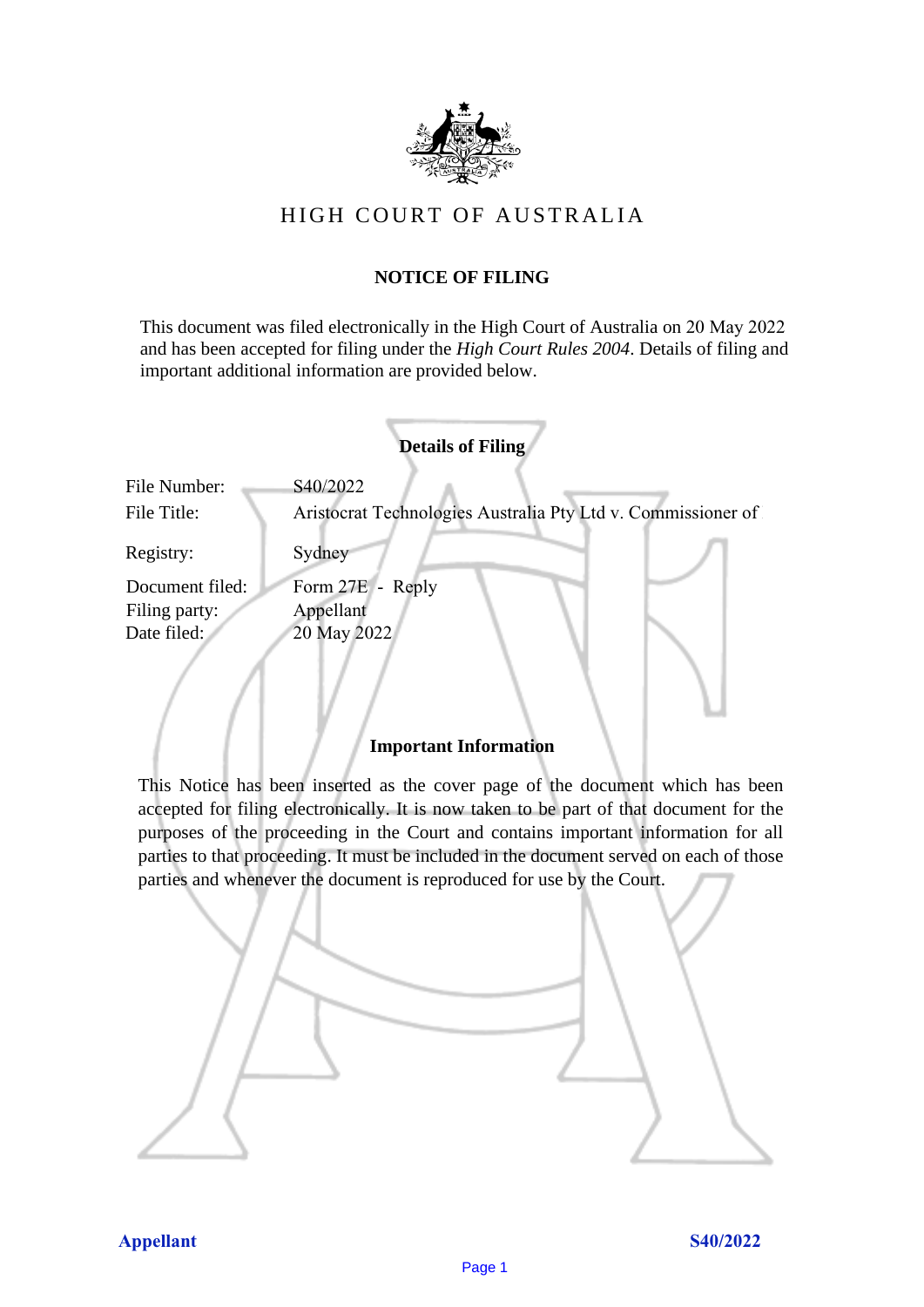# IN THE HIGH COURT OF AUSTRALIA IN THE HIGH COURT OF AUSTRALIA SYDNEY REGISTRY SYDNEY REGISTRY

# BETWEEN: **ARISTOCRAT TECHNOLOGIES AUSTRALIA PTY LTD** BETWEEN: ARISTOCRAT TECHNOLOGIES AUSTRALIA PTY LTD **ACN 001 660 715**  ACN 001 660 715

Appellant Appellant

and and

### **COMMISSIONER OF PATENTS** COMMISSIONER OF PATENTS

Respondent Respondent

10 10

#### **APPELLANT'S REPLY** APPELLANT'S REPLY

### Part I: Suitable for publication

1. This submission is in a form suitable for publication on the internet. This submission is in <sup>a</sup> form suitable for publication on the internet. 1.

## Part II: Reply to the argument of the respondent

- 2. Unlike in each FFC decision considering computer-implemented inventions since Unlike in each FFC decision considering computer-implemented inventions since CCOM, here, the PJ made a factual finding that the claimed invention is not a *mere scheme*, but a machine of a particular construction (see PJ [95]-[98]; CAB 33-35). The scheme, but <sup>a</sup> machine of <sup>a</sup> particular construction (see PJ [95]-[98]; CAB 33-35). The FFC majority agreed that the invention is a physical apparatus (see FCJ [61]; CAB 87). FFC majority agreed that the invention is <sup>a</sup> physical apparatus (see FCJ [61]; CAB 87). 2.
- 3. The Commissioner asserted the claimed invention to be a mere scheme, being game rules The Commissioner asserted the claimed invention to be a mere scheme, being game rules 20 (AS [6]). In response, the PJ correctly analysed, first, whether the claimed invention is a (AS [6]). In response, the PJ correctly analysed, first, whether the claimed invention is <sup>a</sup> "mere scheme". Consistently with previous authority, it is only if the claimed invention involves a mere scheme*,* abstract idea or mere intellectual information that the Court involves a mere scheme, abstract idea or mere intellectual information that the Court needs to enquire into whether there is "*something more*", perhaps in its implementation, needs to enquire into whether there is "something more", perhaps in its implementation, that renders it a MM (see PJ [99]-[101]; CAB 35-36). that renders it a MM (see PJ [99]-[101]; CAB 35-36). 3. 20
- 4. The Commissioner's approach is inconsistent with *CCOM*, approved by this Court in The Commissioner's approach is inconsistent with CCOM, approved by this Court in *Data Access* at [20] (AS [24]-[28]), which recognised that a computer program, which Data Access at [20] (AS [24]-[28]), which recognised that a computer program, which has the effect of controlling computers to operate in a particular way, satisfies the criteria for MM exemplified in *NRDC*. As the FFC held in *CCOM* (at 291C, cited in *Lockwood* for MM exemplified in NRDC. As the FFC held in CCOM (at 291C, cited in Lockwood at [48])*,* this does not involve asking whether there is anything in the claimed invention at [48]), this does not involve asking whether there is anything in the claimed invention 30 that "*involved anything new and unconventional in computer use*", nor otherwise that "involved anything new and unconventional in computer use', nor otherwise considering any other ground of invalidity. considering any other ground of invalidity.IN THE HIGH COURT OF AUSTRALIA ESSISSE<br>
SYDNEY REGISTRY<br>
SYDNEY REGISTRY<br>
THE TRIGHT COUNTING CHECK AS IS TRAILED TO THE TRIGHT COUNTING TO CONDISION AS OP PATIENTS<br>
(Appellant<br>
2. CHECK THE SHIGH COP PRODUCTION IS TRIGHT 4.

Date of document: 20 May 2022 Date of document: 20 May 2022 Filed by **Gilbert + Tobin** on behalf of the appellant Filed by Gilbert + Tobin on behalf of the appellant

Appellant Page 2

30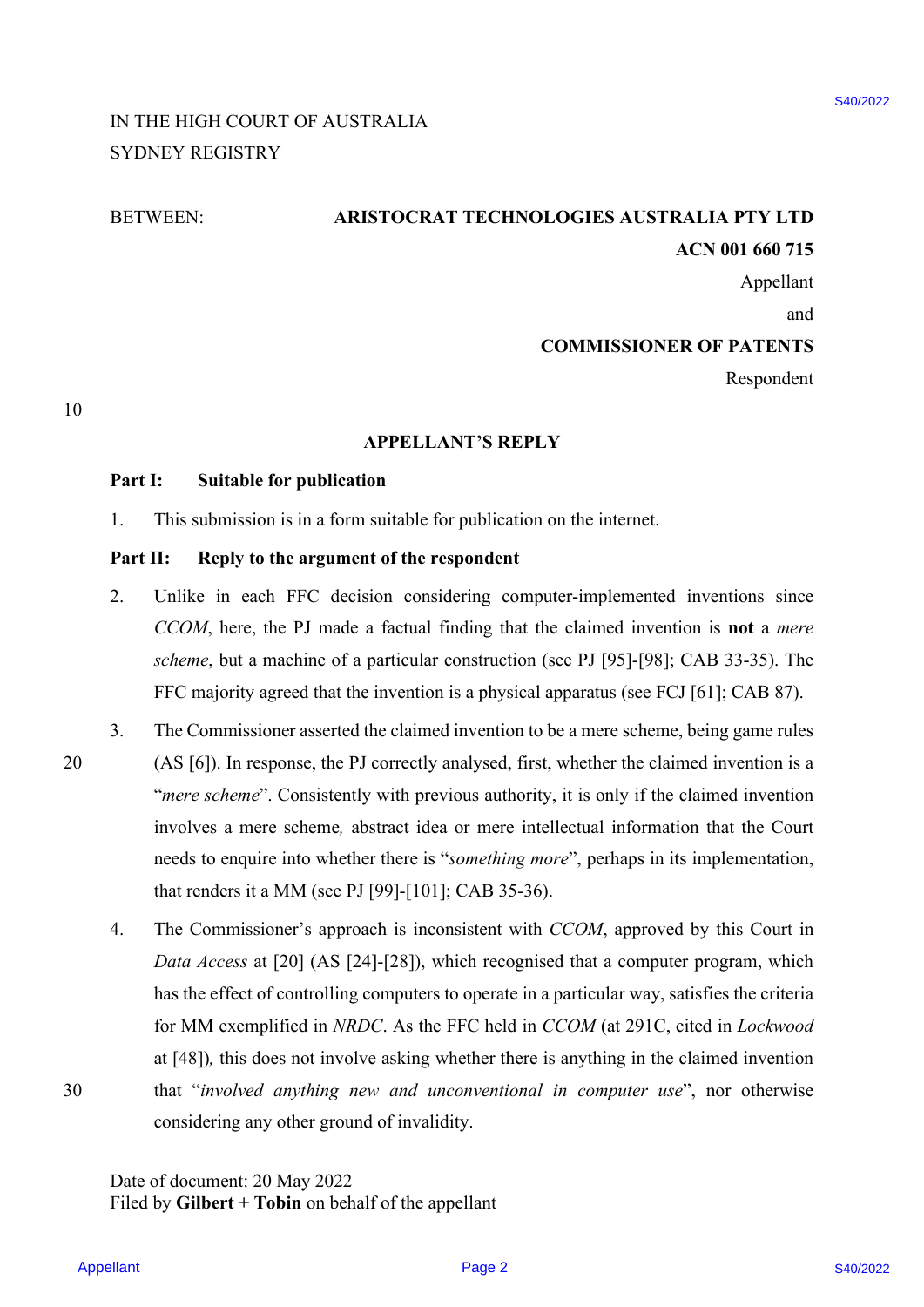- 5. The inherent contradiction in the Commissioner's contentions is seen when, whilst The inherent contradiction in the Commissioner's contentions is seen when, whilst accepting that the implementation of an idea, eg a game, in an apparatus used for playing accepting that the implementation of an idea, eg a game, in an apparatus used for playing it, may be patentable, she rejects the application of that principle in a novel EGM simply because a computer is involved (RS [23]; Cf. AS [88]). Plainly, there is no claim to a set because <sup>a</sup> computer is involved (RS [23]; Cf. AS [88]). Plainly, there is no claim to a set of game rules. The claim is to a combination of many elements that includes the of game rules. The claim is to <sup>a</sup> combination of many elements that includes the functionality of the gaming machine*.* As the FFC majority held:*"the invention is [not] in* functionality of the gaming machine. As the FFC majority held: "the invention is [not] in *substance a set of game rules when it is, as the primary judge correctly observed, a* substance a set of game rules when it is, as the primary judge correctly observed, a *physical apparatus*" (FCJ [61]; CAB 87). Indeed, when assessing whether the invention physical apparatus" (FCJ [61]; CAB 87). Indeed, when assessing whether the invention is an advance in computer technology, the FFC majority then described the invention as is an advance in computer technology, the FFC majority then described the invention as 10 the implementation of a feature game on an EGM (FCJ [63]; CAB 88). the implementation of a feature game on an EGM (FCJ [63]; CAB 88). 5. The inherent variancheion in the Commissioner's contentions is seen when, while<br>a neeping that the treplementation of motion, are also more increased in the system of the system in the system of the system of the syste 5.
	- 6. **Previous FFC decisions.** Aristocrat's appeal does not depend upon establishing that Previous FFC decisions. Aristocrat's appeal does not depend upon establishing that previous FFC decisions were wrong (Cf. RS [15]). As well as finding, as a matter of fact, previous FFC decisions were wrong (Cf. RS [15]). As well as finding, as <sup>a</sup> matter of fact, that the claimed invention is a machine of a particular construction, **not** a *mere scheme*, that the claimed invention is a machine of a particular construction, not a mere scheme, the primary judge, in first considering this question, expressly applied the previous FFC decisions, especially *RPL* at [96] and *Rokt* at [88]. It is only after an invention is decisions, especially RPL at [96] and Rokt at [88]. It is only after an invention is characterised as a *mere scheme* that it can make any sense to inquire into the manner of its implementation (ie whether there is "something more" which renders it a MM). 6.
- 7. The Commissioner is wrong in asserting, *first*, that the recent decisions of the FFC held that, for a computer-implemented invention to be a MM, rather than a *mere scheme*, it that, for a computer-implemented invention to be a MM, rather than a mere scheme, it 20 *must* involve an advance in computer technology, and, *secondly*, that such an approach is must involve an advance in computer technology, and, secondly, that such an approach is a correct application of *NRDC* and *Myriad* (RS [26], [42]-[43] [48]; Cf. AS [16]-[22] and a correct application of NRDC and Myriad (RS [26], [42]-[43] [48]; Cf. AS [16]-[22] and [23]-[31]). Never before has this been applied as a binary test (AS [83]). There is no [23]-[31]). Never before has this been applied as <sup>a</sup> binary test (AS [83]). There is no principle that every invention that includes a processor and memory is *prima facie* principle that every invention that includes a processor and memory is prima facie unpatentable (FCJ [32](c)], [105]; CAB 79, 99-100, 105). If the recent decisions of the unpatentable (FCJ [32](c)], [105]; CAB 79, 99-100, 105). If the recent decisions of the FFC so hold, they are incorrect for the reasons described at AS [44], [53]-[54], [83]-[84]. FFC so hold, they are incorrect for the reasons described at AS [44], [53]-[54], [83]-[84]. 7.
- 8. The requirement that an invention utilising a computer is patentable only if it involves an advance in computer technology (or any field) is wrong (AS [28]). It has as its genesis an advance in computer technology (or any field) is wrong (AS [28]). It has as its genesis an incorrect application in Australian law of approaches derived from the UK, EU and the incorrect application in Australian law of approaches derived from the UK, EU and the US which were developed in a different legislative context (AS [35]-[43]; Cf. *Ariosa* US which were developed in <sup>a</sup> different legislative context (AS [35]-[43]; Cf. Ariosa 30 discussed at AS [44]; RS [59]; see also FICPI's Submissions at [16]-[39]). Those discussed at AS [44]; RS [59]; see also FICPI's Submissions at [16]-[39]). Those approaches involve, for example, asking whether the computer implementation involved an inventive step, an improvement or advance in computer technology, or a technical an inventive step, an improvement or advance in computer technology, or a technical contribution in the field of computers. The contrast between the position in the UK before 8.

30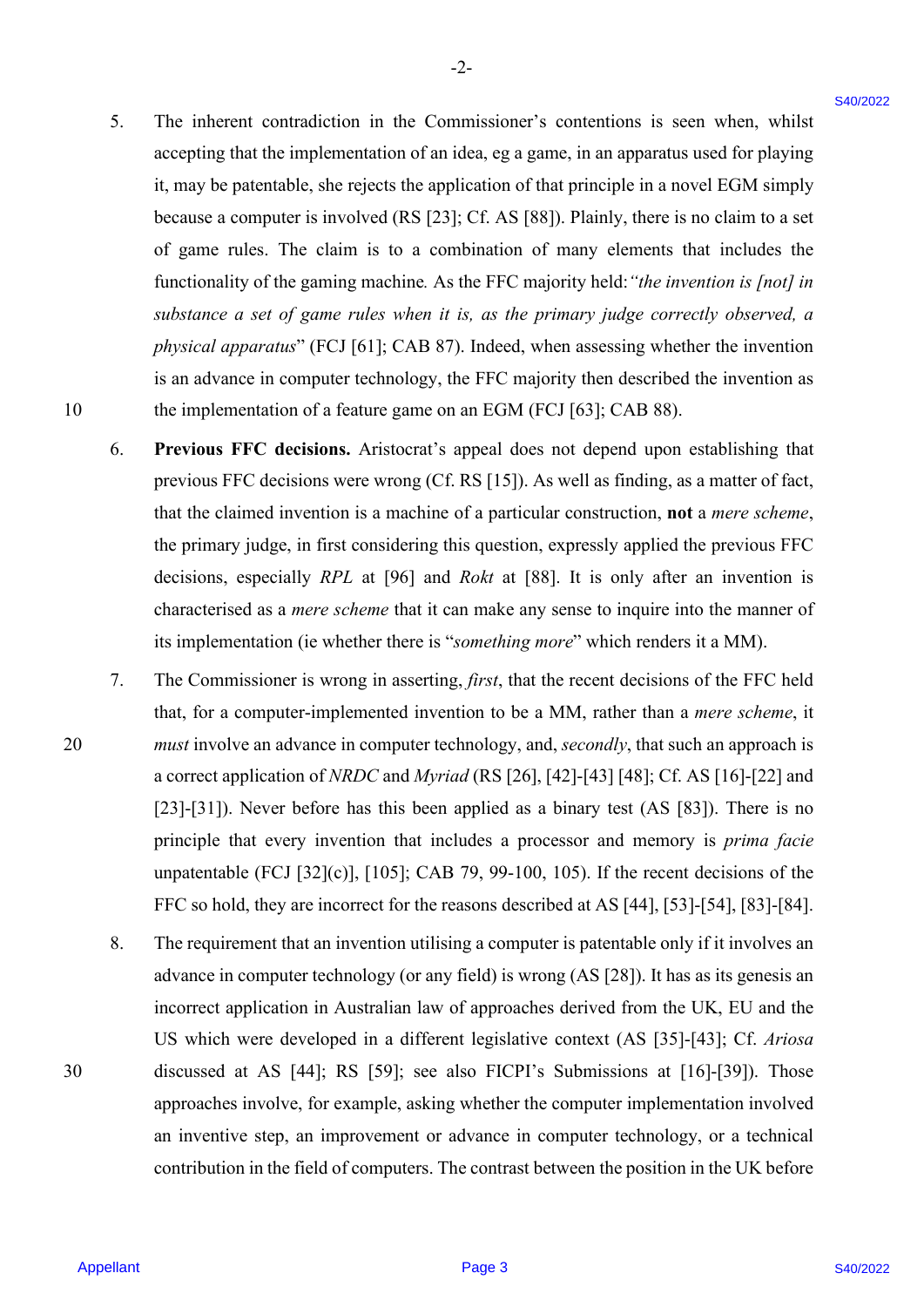the 1977 Act and after the adoption of EU principles is identified in *CCOM* and clearly the 1977 Act and after the adoption of EU principles is identified in CCOM and clearly illustrated by *IBM* (AS [38]-[39]). illustrated by JBM (AS [38]-[39]).

-3- -3-

- 9. Wrongly, the Commissioner seeks to justify the incorporation into the assessment of MM Wrongly, the Commissioner seeks to justify the incorporation into the assessment of MM of the principles derived from the UK, EU and US as simply aiding in the distinction of the principles derived from the UK, EU and US as simply aiding in the distinction between a patentable invention and a mere abstraction (RS [59]-[60]). This approach is between a patentable invention and a mere abstraction (RS [59]-[60]). This approach is inconsistent with the authority of this Court (see AS [34]-[37], [53]-[54]). In fact, the inconsistent with the authority of this Court (see AS [34]-[37], [53]-[54]). In fact, the UK, EU and US principles have been applied by the FFC as rules, not merely as an aid. UK, EU and US principles have been applied by the FFC as rules, not merely as an aid. 9.
- 10. **FFC majority's new test.** The approach for which the Commissioner contends, as FFC majority's new test. The approach for which the Commissioner contends, as adopted by the FFC majority, first characterises the invention as a *computer-implemented* adopted by the FFC majority, first characterises the invention as a computer-implemented 10 *invention*, and then, without considering whether it is a *mere scheme*, determines its patent eligibility by *requiring* that it involve an advance in computer technology (RS [43]-[48]). eligibility by requiring that it involve an advance in computer technology (RS [43]-[48]).10.
	- 11. In focussing on whether the invention *"is a computer"* (FCJ at [30]-[34]; [49]-[53]; CAB In focussing on whether the invention "is a computer" (FCJ at [30]-[34]; [49]-[53]; CAB 79-80, 85), and requiring an advance in computer technology (disregarding any advance 79-80, 85), and requiring an advance in computer technology (disregarding any advance in other technologies) (FCJ [64]-[65]; CAB 88), rather than considering whether the invention involves a *"mere scheme*", (FCJ [26]-[27]; CAB 78), the approach of the FFC invention involves <sup>a</sup> "mere scheme", (FCJ [26]-[27]; CAB 78), the approach of the FFC majority was inconsistent with that of this Court, *CCOM* and *Grant*. majority was inconsistent with that of this Court, CCOM and Grant. 11.
- 12. Nicholas J (a member of the FFC in *Research Affiliates*, *RPL*, *Rokt* and *Encompass*) Nicholas <sup>J</sup> (a member of the FFC in Research Affiliates, RPL, Rokt and Encompass) dissented, and seeking to apply the previous FFC decisions, identified the approach of the dissented, and seeking to apply the previous FFC decisions, identified the approach of the FFC majority as being in error. Nicholas J rejected the proposition that the technical FFC majority as being in error. Nicholas J rejected the proposition that the technical 20 contribution must be in relation to computer technology, rather than in *"different fields* contribution must be in relation to computer technology, rather than in "different fields of technology". He would have remitted the matter to the primary judge to determine whether there was an advance in *gaming technology* (FCJ [116]-[120] and [144]; CAB whether there was an advance in gaming technology (FCJ [116]-[120] and [144]; CAB 104-105, 112). 104-105, 112). the 1977 Act and after the adoption of EU principles is identified in CCOM and electro-<br>
9. Wineyly, the Commissioner sects to justify the intermention into the assessment of MM<br>
9. Wineyly, the Commissioner sects to just 12.
- 13. The approach of the FFC majority tests whether a computer-implemented invention is a The approach of the FFC majority tests whether a computer-implemented invention is a MM (a) by reference to issues of novelty or obviousness, inconsistently with established MM (a) by reference to issues of novelty or obviousness, inconsistently with established principle (see AS [17], [21], [27], [42], [53(a)]), and (b) other than by reference to the face of the specification itself in the light of CGK, inconsistently with the principles face of the specification itself in the light of CGK, inconsistently with the principles articulated by this Court in *Microcell, Mirabella, Ramset* and *Myriad* [12], [39] (see AS articulated by this Court in Microcell, Mirabella, Ramset and Myriad [12], [39] (see AS [25]; Cf. RS [61]). This applies an exclusionary process inconsistently with the principles [25]; Cf. RS [61]). This applies an exclusionary process inconsistently with the principles 30 of universality adopted by this Court in *Apotex* and *Myriad* (see AS [20], [31])*.* of universality adopted by this Court in Apotex and Myriad (see AS [20], [31]).13,
	- 14. The Commissioner, in characterising the approach of the FFC majority as "*broad and* The Commissioner, in characterising the approach of the FFC majority as "broad and flexible" (RS [58]), has misstated the plain words used in FCJ [26]-[27] (and the application of the new test at FCJ [63]-[65]; CAB 88). The new test at [28] is substituted application of the new test at FCJ [63]-[65]; CAB 88). The new test at [28] is substituted 14.

10

30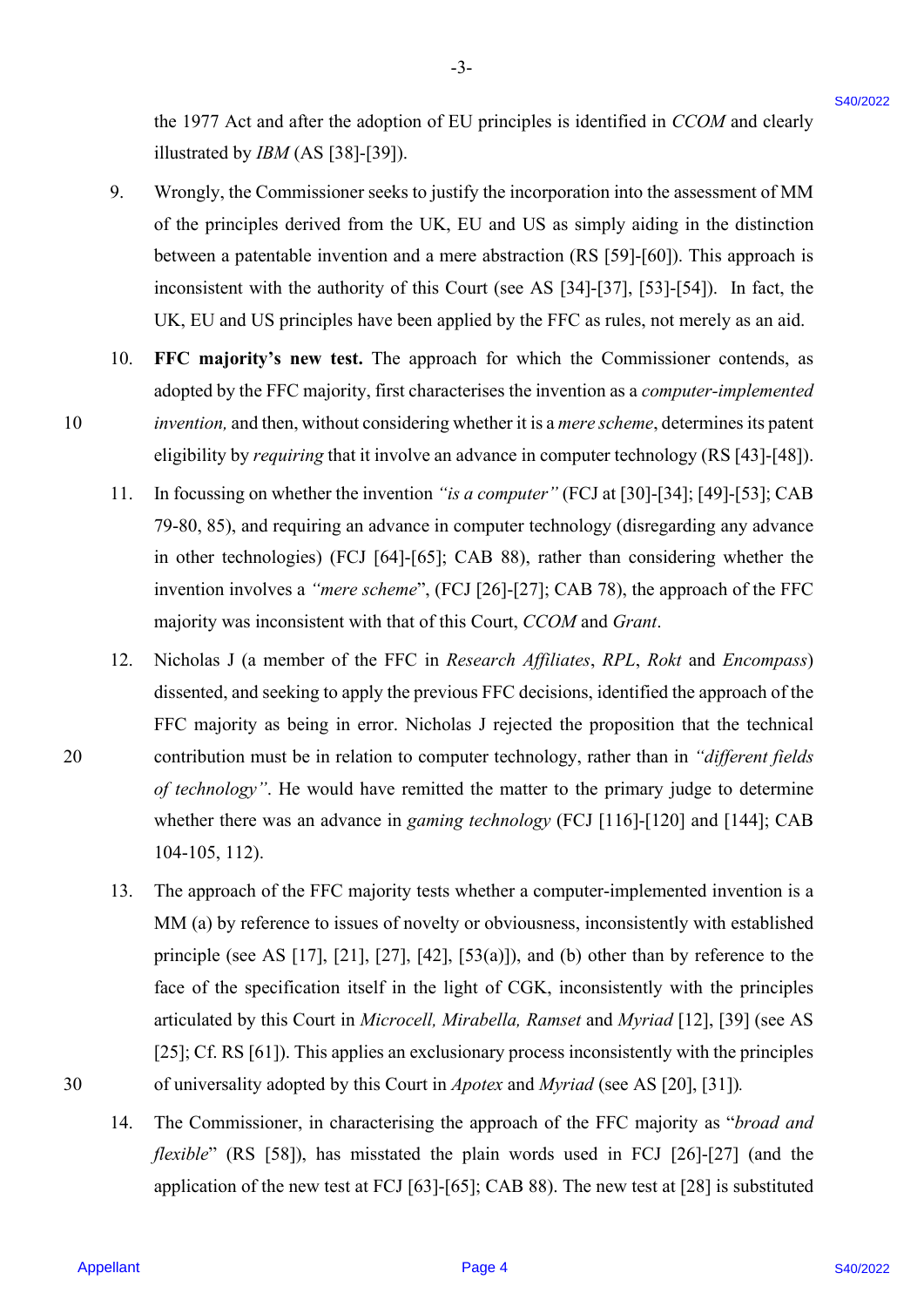by the FFC majority for the fundamental concept that *mere schemes* have never been by the FFC majority for the fundamental concept that mere schemes have never been accepted as patentable subject matter (RS [22]; FCJ [105]; CAB 99-100). To exclude, or accepted as patentable subject matter (RS [22]; FCJ [105]; CAB 99-100). To exclude, or set aside for differential treatment, inventions involving "*computer implementation*", is contrary to the reasoning of this Court in *Apotex* (AS [17], [20], [53], [80])*.* contrary to the reasoning of this Court in Apotex (AS [17], [20], [53], [80]).

-4- -4-

- 15. **Combination claim to an EGM.** The Commissioner seeks to rely upon the decisions in Combination claim to an EGM. The Commissioner seeks to rely upon the decisions in *Research Affiliates, RPL, Encompass* and *Rokt* (RS [27]-[34]). Wrongly, the Research Affiliates, RPL, Encompass and Rokt (RS [27]-[34]). Wrongly, the Commissioner fails to distinguish between merely implementing in a computer a *mere* Commissioner fails to distinguish between merely implementing in <sup>a</sup> computer <sup>a</sup> mere *scheme,* of the type considered by the FFC in those decisions, from the **combination** scheme, of the type considered by the FFC in those decisions, from the combination claim to an EGM in the 967 Patent. In so doing, she wrongly seeks to dissect the 10 combination claim into its integers and assess them separately (Cf. AS [65]) and ignores combination claim into its integers and assess them separately (Cf. AS [65]) and ignores the very integers she acknowledges may render it a MM (RS [64]). the very integers she acknowledges may render it a MM (RS [64]).15.
	- 16. Although, at RS [53], the Commissioner recognises that regard must be had to the whole claim, she then advocates that, for determining MM, regard should be had only to those claim, she then advocates that, for determining MM, regard should be had only to those integers said to be inventive. integers said to be inventive. 16.
- 17. In so doing, the Commissioner raises as a point of principle whether it is permissible for In so doing, the Commissioner raises as a point of principle whether it is permissible for a Court to assess MM, not by reference to the claimed invention, but by reference to those a Court to assess MM, not by reference to the claimed invention, but by reference to those *aspects* of the claimed invention considered to be "novel" or "inventive" over the CGK. aspects of the claimed invention considered to be "novel" or "inventive" over the CGK. The Commissioner's approach is in error and must be rejected (see AS [66]-[68]). In the The Commissioner's approach is in error and must be rejected (see AS [66]-[68]). In the present case, it is clear that the claimed invention is the combination, being a highly present case, it is clear that the claimed invention is the combination, being <sup>a</sup> highly 20 regulated machine of a particular construction, that gives the invention its economic regulated machine of a particular construction, that gives the invention its economic utilty. The wagering "game" that the Comissioner asserts is the invention cannot legally utilty. The wagering "game" that the Comissioner asserts is the invention cannot legally be implemented outside the machine (PJ [45], [97]-[98]; CAB 19, 35). be implemented outside the machine (PJ [45], [97]-[98]; CAB 19, 35). by the FPC analonisty for the fundamental concept that were schemes have accore been accored to particular the particular that is expected to the state of the state of the state of the state of the state of the state of t 17.
	- 18. While *Myriad* reflects the established proposition that the CGK provides the background against which the specification and claims must be read (see AS [59]), it does **not** support against which the specification and claims must be read (see AS [59]), it does not support the contention at RS  $[18]$ ,  $[19]$ ,  $[43]$ ,  $[53]$ ,  $[58]$ ,  $[61]$ ,  $[63]$  that MM is to be tested by reference to those aspects of the claimed invention that represent an advance over the reference to those aspects of the claimed invention that represent an advance over the CGK. Nothing in *Myriad* suggests that this Court looked only to elements of the claim CGK. Nothing in Myriad suggests that this Court looked only to elements of the claim rather than the claim as a whole (AS [22], [68]). Nor does initially assessing whether the claim involves a *mere scheme* suggest ignoring integers in the combination (Cf. RS [62]). claim involves <sup>a</sup> mere scheme suggest ignoring integers in the combination (Cf. RS [62]). 18.
- 30 19. The approach of disaggregating a combination claim into its individual integers and The approach of disaggregating <sup>a</sup> combination claim into its individual integers and assessing them individually, rather than as a combination, for MM, was rejected by this assessing them individually, rather than as <sup>a</sup> combination, for MM, was rejected by this Court in *NRDC* at 264 (see also the additional decisions of this Court cited in AS [22]). 30.19.